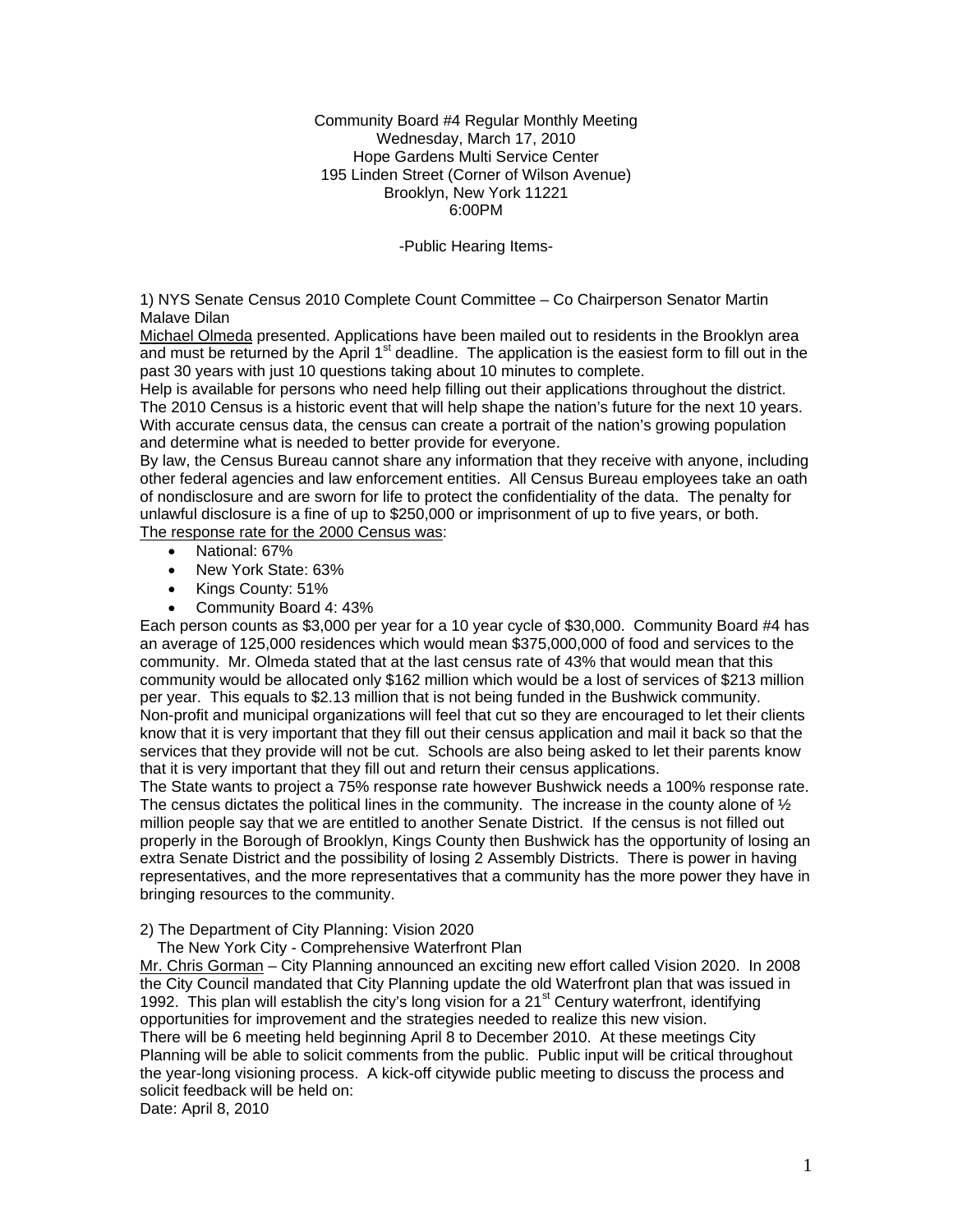Time: 6:00 PM – 8:30 PM Location: Murry Bergtraum High School 411 Pearl Street, Manhattan, New York

Website: www.nyc.gov/waterfront

Visit the website for plan updates, work announcements and to share your ideas and comments. What is the Comprehensive Waterfront Plan? The City's Comprehensive Waterfront Plan is a framework for the citywide reclamation of the waterfront, guiding land use decisions along New York City's shoreline.

This includes the entire waterfront of NYC which is over 500 miles of waterfront. Mr. Chris Gorman can be reached at: email: c\_gorman@planning.nyc.gov phone # 718-780-8271 Recommendations for Vision 2020 are expected in the Fall, and a full report to be presented to the City Council and the public by the end of 2010.

The Chairperson, Ms. Dent thanked Mr. Gorman for coming and sharing this important information with the board and she asked that everyone get involved by sharing their input and comments.

The Chairperson asked the District Manager, Ms. Nadine Whitted call the first roll call.

**Roll Call:** 30 members present constituting a quorum.

The Chairperson asked for the acceptance of the agenda with any necessary corrections. The agenda was accepted by Ms. Martha Brown and second by Rev. Grace Aytes. All members present were in favor.

The Chairperson asked for the acceptance of the previous month meeting minutes with the necessary corrections. The previous meeting minutes was accepted by Mr. Cyril Joseph and second by Mr. Freddie Fowler. All members present were in favor.

# **Chairperson's Report:**

Ms. Dent welcomed all in attendance to the Community Board's March 17, 2010 meeting.

Ms. Dent asked for a moment of silence in honor of the former Assistant District Manager Juanita Soriano – Hammer.

Juanita was employed by Community Board #4 from 1978 until September 2005. Many residents of the community relied on her knowledge and application skills to help them navigate through the social service systems and housing departments. Her sense of humor and her pleasant disposition always made it an enjoyable experience to be in her company. Juanita left her position as Assistant District Manager due to health reasons. On Wednesday, March 3, 2010 she passed away leaving behind her loving husband Jack Hammer of HPD and her son Daniel Soriano. Services were held on Saturday, March 6, 2010.

Ms. Dent welcomed back and thanked P.O. Franco of the  $83<sup>rd</sup>$  Precinct for attending the meeting.

Ms. Dent thanked Jessica Rivera, the City Youth Coach and Steven Ochoa, the City Youth Intern from the Municipal Art Society.

The Chairperson then asked that the Elected Officials and/or their representatives stand to introduce themselves and give out their respective telephone numbers.

1) Italia Guerrero – Brooklyn Borough President's Office, 209 Joralemon St., 718-802-4032

2) Yanuski Rodriguez – District Attorney Charles Hynes, 718-250-2565, 350 Jay Street

3) Michael Caver – Assemblyman William Boyland, 476 Thomas Boyland, 718-498-8681

4) Allison Frost – Assemblyman Vito Lopez, 434 South 5<sup>th</sup> Street, 718-963-7029

5) Abby Bello - Councilman Erik Dilan, 387 Arlington Avenue, 718-642-8664

6) Johnny Joyner – Senator Martin Dilan, 786 Knickerbocker Ave., 718-573-1726

7) Carolyn Sanders-James – CAU Mayor's Office, 100 Gold Street, 212-788-7418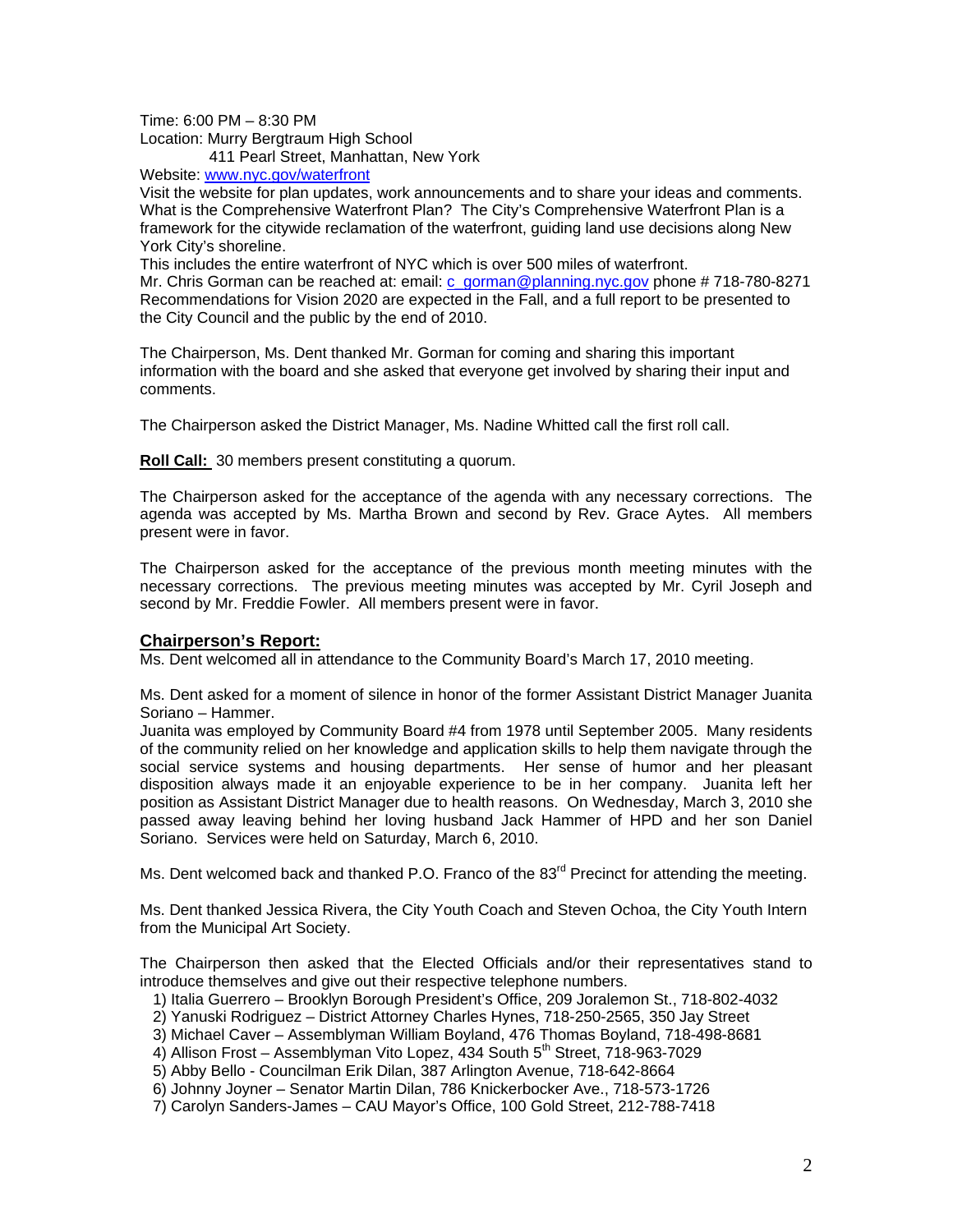Ms. Sanders-James is retiring after 24 wonderful years of service with the City

- 8) Judith Rodriguez NYC Comptroller John C. Liu, 212-669-8720
- 9) Alejandro Echeverri Councilmember Diana Reyna, 217 Havemeyer Street, 718-963-3141
- 10) Evelyn Cruz Congresswoman Nydia Velazquez, 266 Broadway, 718-599-3658
- 11) Barbara Medina Councilmember Diana Reyna, 217 Havemeyer Street, 718-963-3141
- 12) Manny Burgos Assemblyman Darryl Towns, 840 Jamaica Avenue, 718-235-5627
- 13) Roy Sawyer Assemblyman Darryl Towns, 840 Jamaica Avenue, 718-235-5627
- 14) Karen Cherry Congressman Ed Towns, Flatbush Office, 718-272-1175, Cell #: 718-309- 9755

Public Advocate Mr. Bill de Blasio has released the following statement on the Mayor's New Charter Revision Commission: "Any fundamental change to our City's Constitution must begin first and foremost with the people". He notes that the Mayor's appointments to the Charter revision Commission represent a good start. Now we must ensure the public is fully engaged in this process. The Commission should hold public forums in all five boroughs, web-cast all charter commission hearings and create a process to ensure the public's feedback is represented in the final recommendations made by the commission.

Public Advocate Bill de Blasio has asked for Community Board's across New York City to endorse and sign his letter address to the Charter Revision Commission.

The Executive Committee decided that Community Board #4 should begin a local campaign to get signatures from the community concerning the NYC Charter Revision Commission. It was strongly suggested that the board develop a letter and a petition addressing similar issues stated by the Public Advocate.

The Executive Committee established a Charter Revision Committee consisting of: Ms. J. Dent, Mr. A. Martinez, Mr. O. Wright, Ms. B.L. Tramble, Ms. V. Fernandez, Ms. V. Jones, Ms. E. Davis, and the District Manger Ms. N. Whitted. The function of the committee will be to keep our community abreast of all developments of the NYC Charter Revision Committee and to collect signatures on a petition to ensure that our voices are heard and our recommendations are included in the Commissions findings.

The board's Charter revision Committee began collecting signatures at tonight's meeting. When all the signatures have been gathered together the District Manager will send those signatures to the Commission along with the letter that she has written.

The Wyckoff Heights Medical Center will host the President's Advisor meeting on Tuesday March 23, 2010 at the hospital's  $5<sup>th</sup>$  floor conference room located at 374 Stockholm Street from 5:30pm to 7:30 pm.

The Summer Youth Employment Program (SYEP) provides New York City's youth between the ages of 14 and 24 with summer employment and educational opportunities. In 2009 DYCD enrolled 52,255 participants and placed them at 8,688 worksites. Participants work in a variety of entry level jobs at government agencies, hospitals, summer camps, nonprofits, small businesses, law firms, museums, sports enterprises and retail organization and day care centers.

Applications are not available at present however now is the time to prepare for youth employment by getting the required forms. Please take the time now to gather the documents needed for summer employment, 311 can tell you what forms are needed or you can call the Youth Center at 718-381-9653.

The MTA has developed a Title VI – Limited English Proficiency Plan (LEP) to ensure meaningful access to the transportation services provided to individuals whose primary language is not English and have a limited ability to read, write, speak or understand English. MTA's guidelines states that the nature of language assistance any agency provides should be based in part on the number and proportion of LEP persons served, frequency of contact and the importance of the services provides by the MTA.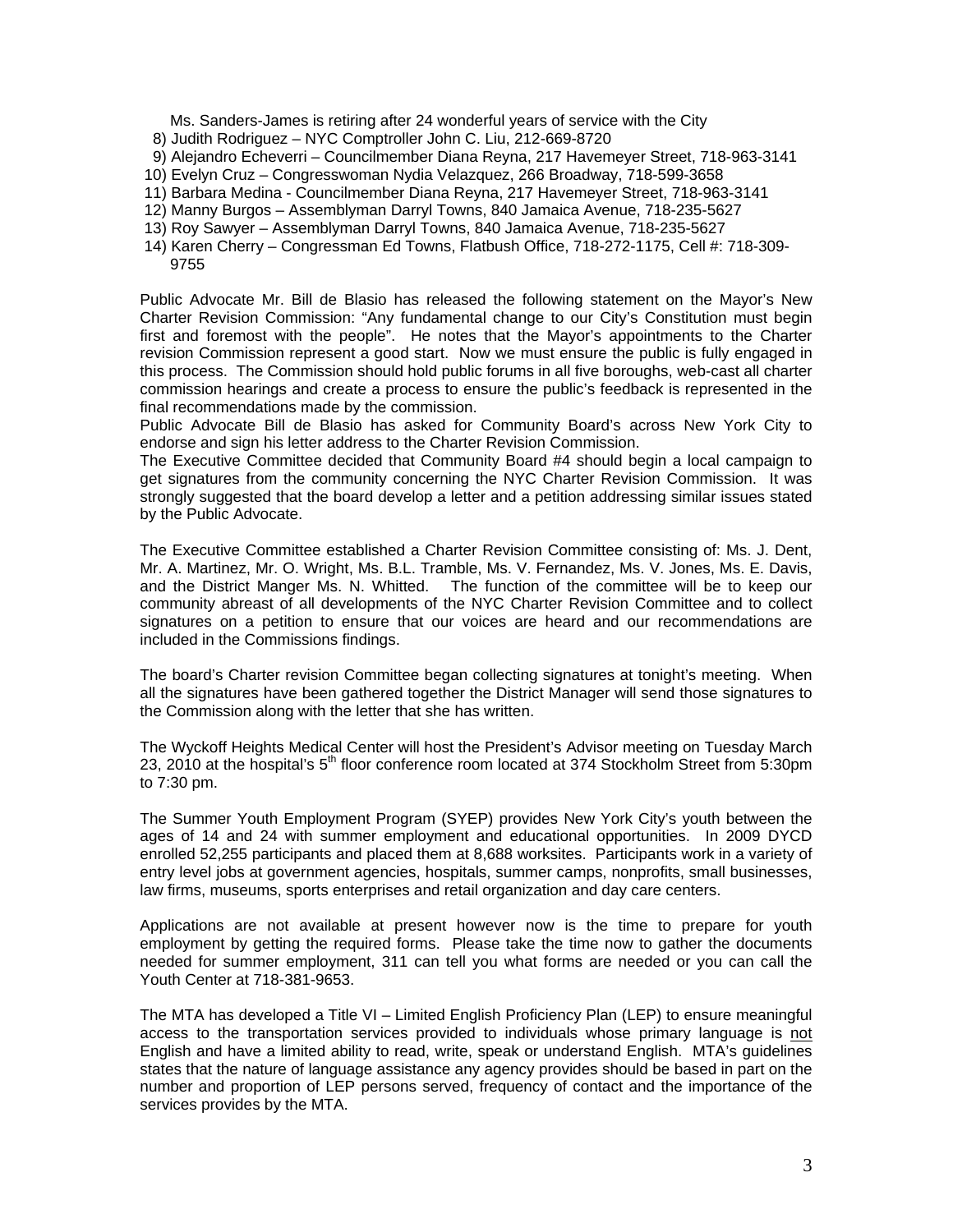The MTA feels that to better analyze the above factors there needs to be consultation with community organizations serving LEP persons who would be equip to answer the following questions.

- What geographic area does your organization serve?
- How many people does your organization provide services to?
- Has the size of the population your organization serve increased, stayed the same or decreased over the past five years?
- What are the languages spoken by the population you served?
- What needs or expectations for MTA public services has your population expressed?
- Are there locations that the population you serve has expressed difficulty accessing via MTA public transportation system?
- What is the best way to obtain input from the population that you serve?
- Who would the population trust most with delivering language appropriate messages?

The Community Board will forward this information to the MTA.

For more information regarding the Chairperson's Report please contact Community Board #4's District Manager, Ms. Nadine Whitted at 718-628-8400. Willie or Sharon can also help if the District Manager is not available.

Ms. Dent stated that normally at the meetings she always thank Nadine Whitted for doing such a super job but you are only as good as your team, so she publicly thanked the District Manager's staff Sharon Boyd-Fludd and Willie Morales for doing such a wonderful job.

Ms. Dent publicly thanked Ms. Carolyn James-Sanders from the (CAU Mayor's office) for her work and professionalism over the years. She stated that she respects her and that Community Board #4 love her and wish her all the best in her retirement.

### **District Managers Report:**

The District Manager thanked the elected official's representative for coming to the community board meetings. Their presence let the public see that they have immediate access to the people that they place in office. She publicly thanked them for their support and stated that the board supports them as well.

The District Manager attended most of the meetings that the Community Board hosted:

- 1. Executive Committee Meeting
- 2. Environmental Protection Transportation Committee Meeting
- 3. Joint Meeting with the Civic and Religious & Youth and Education Committee
- 4. Public Safety Committee Meeting
- 5. Health Hospitals & Human Services Committee
- 6. 83rd precinct Community Council Meeting

The work of the Community Board is done through its committees. The committees consist of volunteers who give up their evenings, when most meetings are held. They work very hard to make sure that community is provided with programs and services. The District Manager thanked them for their service.

NYC Charter Revision – The Mayor's establishment of the NYC – Charter Revision Commission whose role is to recommend changes in the NYC Charter. NYC Charter is the constitution that the City of New York runs under. Once these recommendations are made they will be brought to voters at an upcoming election. Very reliable sources have indicated that the NYC Charter Commission Team is looking to eliminate the Office of the NYC Public Advocate, Borough Presidents and Community Boards.

The Executive Community has asked the District Manager to draw together a letter highlighting what the NYC Charter Revision Commission must do.

Some concerns noted in the letter states:

It is imperative that the voting public understands the implications. As community leaders it is our responsibility to assure that the public understand the role of the Charter Revision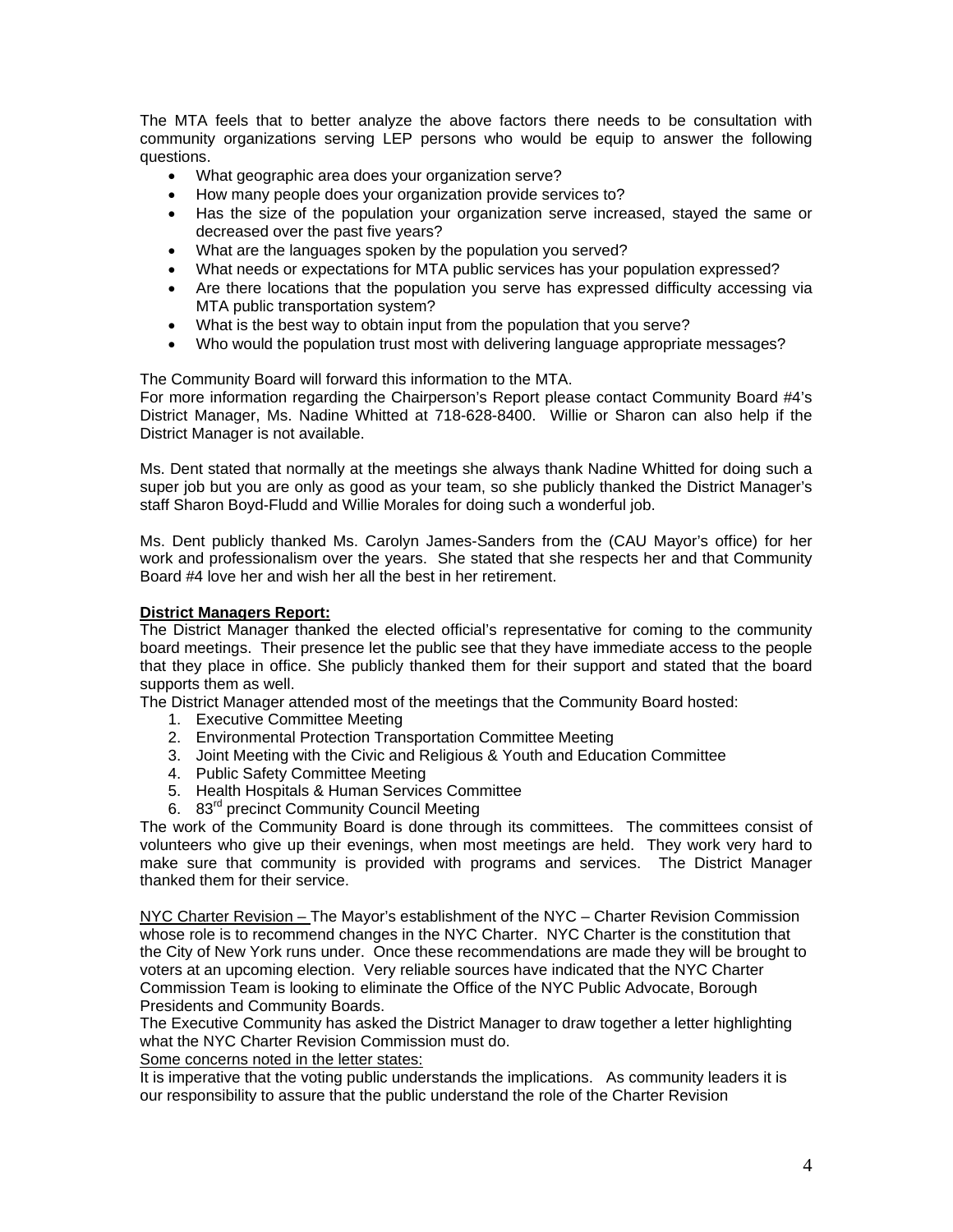Commission. But most significantly we must make sure that Community Boards are not altered and remain the local voice for the community.

Current board members as well as a great number of others have devoted and served countless hours of volunteerism for the betterment of their communities. Although not always agreeing with one another, members have learned to trust in a system build on consensus building designed to affect change through public participation. This system as we know it could very well be in jeopardy.

The Charter Revision Commission must recognize and be prepared to advocate for a system of local government that still believes in transparency and decentralization, and most crucially one that promotes local involvement. This will only occur through an organized major effort that involves the board members and the general community alike.

We need help and assistance from all community leaders to assure the following:

- 1. That any process which would recommend changes in our government as we know it is open and transparent. This means all meetings must be held without any barriersmeeting must be accessible and easy to reach. Not just in one portion of the borough of Brooklyn; but in other segments of the borough reaching in to neighborhoods traditionally known for low turn out for meeting as this.
- 2. Communities must be well informed of the Charter Revision process. Clear and concisely outlined dates must be advertised throughout the borough using all available modes of communication –social networking media, civic, community and religious organization, web-casting, etc. which should maximize participation.
- 3. Because NYC voters will be asked to vote on the NYC Charter Revision's recommendations questions on the ballots must be direct and easy to understand. Every single recommended change must be outlined and specific.

Board members and others will collect signatures so that they can be pro-active in order to ensure that the Charter Revision Commission hears their collective voices and not take them for granted during this most crucial time. The signatures will be collected from the community and will be submitted to the Charter Revision Commission as well as to Elected Officials.

Should these recommendations become reality our sense of democracy, local government with oversight on local projects and local voices may cease to exist as we know it. This would represent a backward sense of movement. Inasmuch as many leaders have fought for a system that provides for the Uniform Land use procedure (ULURP), Project Developers who share their plans with the Community Board, a familiar face representing our district when advocating – as opposed to just hearing a voice through 311.

As this process develops and unfolds the Community Board will keep all informed.

The new process regarding the selling of beer, liquor and wine in the Bushwick Community is going well. The Commanding Officer stated that in working with the Public Safety Committee the 83<sup>rd</sup> Precinct was able to issue 126 summonses based on the information that they receive from the committee and they issued 7 nuisance abatement summonses in which these people will now have to get a lawyer and appear before a judge. This has allowed the quality of life to improve in the community.

The District Manager thanked the Public Safety Committee members for their excellent work.

Temporary Pedestrian Street: Starr Street to Suydam Street on Sunday, July 11, 18, 25 & August 1, 2010 from 11am – 5pm. There will be activities, food, art, fitness and more. Ms. Whitted thanked Rachel Fuentes and her team from the Ridgewood Bushwick Senior Citizen Center for bringing such an event to the Bushwick Community.

Ms. Dent noted that for the upcoming primary in September and the elections in November the old lever machines will be replaced with new voting machines. Training will be made available in all 5 boroughs. Most training will be done at the NYC Board of Elections office at 345 Adams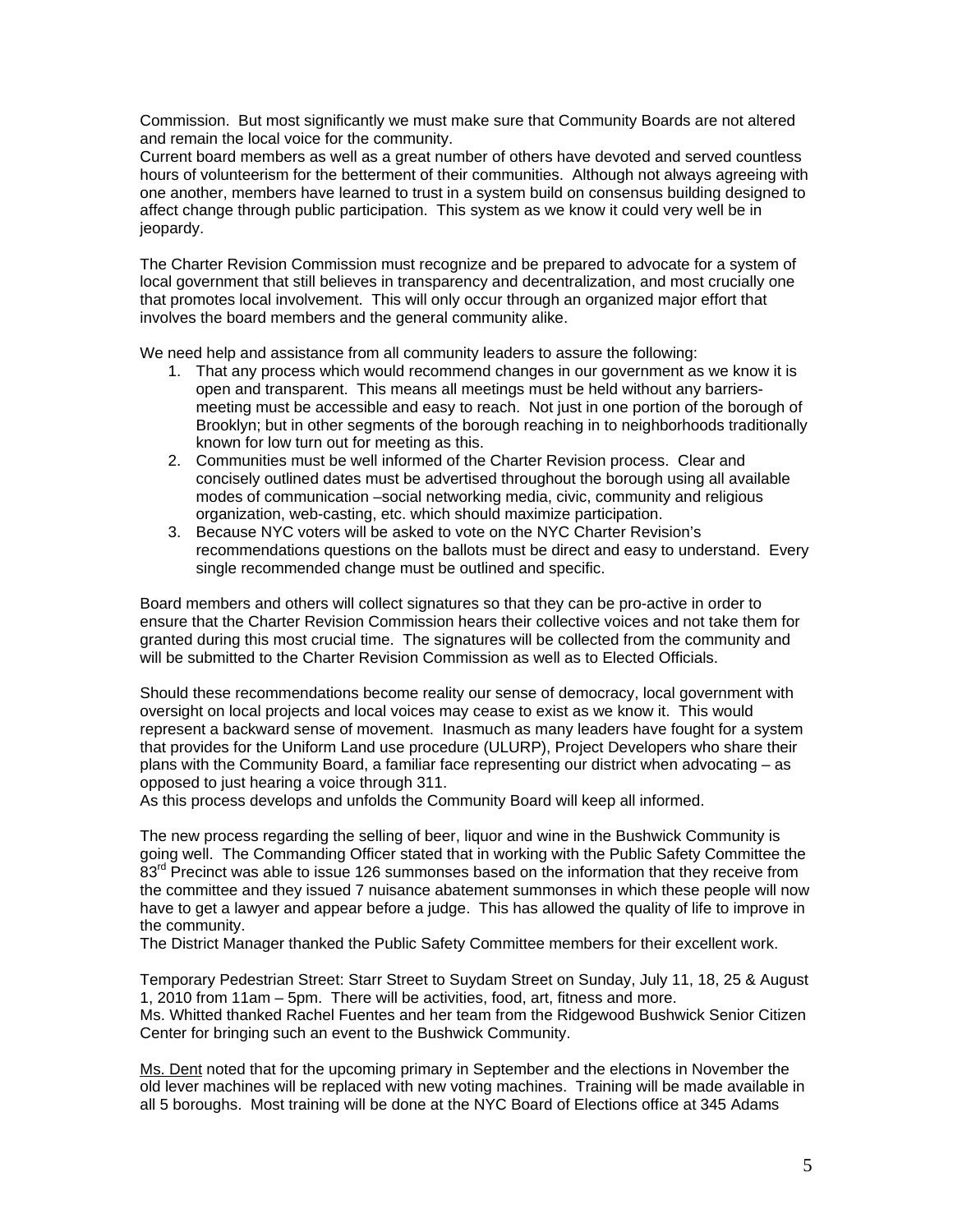Street, 718-797-8803. The Chairperson encouraged all to attend the training sessions so that they can help others in their community learn how to use the new machines. More information will be made available at the next community board meeting.

# **Committee Reports:**

Joint meeting of the - Civic & Religious Committee, and Youth & Education Committee, chaired by Ms. Elvena Davis and Ms. Virgie Jones respectively. The meeting was held on Thursday, March 11, 2010, 6:00pm

Ms. E. Davis – discussed the following: The  $5<sup>th</sup>$  Annual Bushwick Parade scheduled for Thursday, June 3, 2010 on Brooklyn/Queens Day. Due to a lack of participation from the local school's Principals, PTA Presidents and their Parent Coordinators the theme of the parade has been changed from "Bushwick Youth let's Go Higher in Education" to "Bushwick Youth Marching Forward'. The committee's goal formerly was to honor the graduating valedictorian and salutatorians. The committee will now focus on honoring youngsters attending community based organizations who are High Achieves and who have done extremely well. The committee will reach out to the following: Beacon Programs – IS 291, IS 296 and IS 347/349, RBSCC Inc. Youth Program - NYC Housing Authority Community Center, NYPD 83<sup>rd</sup> Precinct Explores/Youth Program, Boy Scouts, Girl Scouts, Salvation Army Youth Program, Make the Road by Walking, Coalition for Hispanic Families services, Baseball Leagues, Bushwick Impact and Local Churches.

Please submit any recommendations to the District Manager. The next meeting will be held on Thursday, April 15, 2010 at 6pm at 315 Wyckoff Avenue.

Ms. Dent acknowledged Ms. Anita Haines, the Director of the Hope Gardens Center located at 422 Central Avenue. The Bar-be-Que will take place at the Hope Gardens Center after the parade on June 3, 2010.

Health/Hospital & Human Services Committee, Deborah Brown – Chairperson: Meeting held Monday, March 15, 2010 at 6:00pm, 315 Wyckoff Avenue Health Plus – Is looking to expand coverage for children under the age of 19. For further information please contact Health Plus' Community Relations Associate Naama Francois cell # 646-413-1423 or call the Health Plus marketing call center @ 1-888-809-8009 or visit their website at www.healthplus-ny.org.

Parks & Recreation Committee, Austen Martinez – Chairperson**:** Meeting held Tuesday, March 2, 2010 at 6:15pm, 315 Wyckoff Avenue

Items Discussed:

- 1. 5 leagues were asked to inspect the baseball fields and give a written report on the condition of the park. The details of the inspections will be forwarded to the Department of Parks and Recreation in hopes of having the baseball fields ready for the start of the season.
- 2. Where the leagues will be playing:
- Bushwick Playground Knickerbocker Ave. between Putnam Ave. & Woodbine St.
- Hope Park Knickerbocker Ave. between Grove & Menahan Streets
- Knoll Park Flushing Ave. between Evergreen Ave. & Noll Street for children 12 and under
- Thomas Boyland Park Broadway between Granite & Aberdeen Streets
- 3. The leagues were asked to collectively develop a working schedule which will benefit all the leagues involved. The schedule will be presented to the Parks and Recreation Committee and the full board for recommendation to the Department of Parks and Recreation.

In the past, children living in Bushwick have had difficulty in playing at other baseball fields in other communities, although children from other areas are welcomed to play in the baseball fields located in Bushwick it is requested that the children who live in Bushwick have the first priority.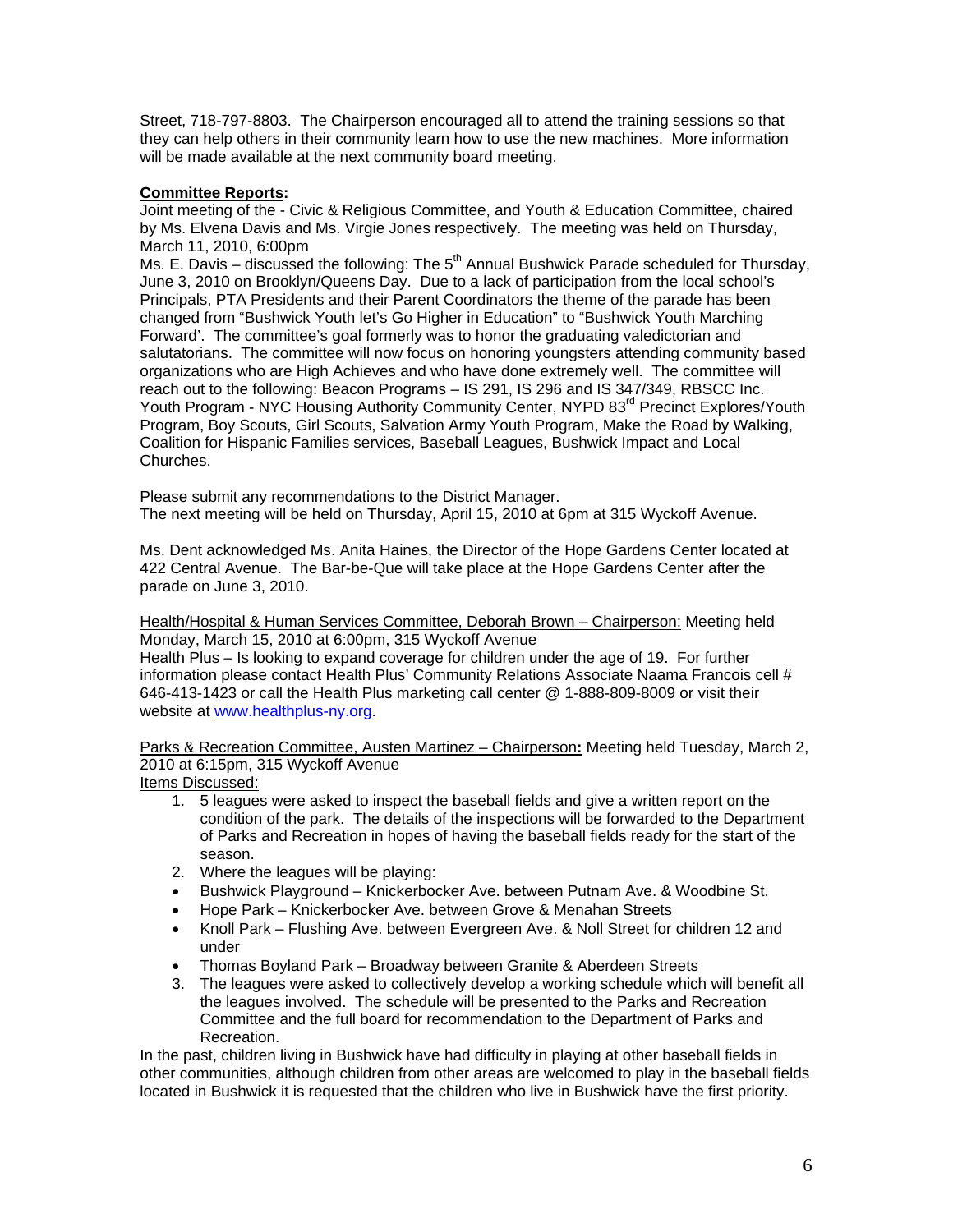Public Safety Committee, Ms. Barbara Smith - Chairperson: Meeting held Tuesday, March 2, 2010 at 6:00pm, 83rd Precinct, 480 Knickerbocker Avenue

Items Discussed: NY State Liquor Licenses

The goal in the liquor licensing process is not to hurt any business, but it is to help businesses to get their paper work in order and to make sure that the community is safe.

## **New Business**

Laura Braslow: Interested in forming an Arts and Cultural Committee. This committee will deal with issues as it relates to culture, creativity, involving organizations that deal with artistic projects including schools, senior citizen centers, churches, etc. This will allow organizations and individuals to meet with the board to bring more culture and creativity to the community.

The chairperson thought that an Arts and Cultural Committee is an excellent idea and Community Board 4 will probably be the first Community Board with such a committee.

The Parliamentarian, Mr. O. Wright: noted that in the event of forming new Arts and Cultural Committee, the board will have to form a committee to review the constitution and by-laws which should be done every 2-4 years. A by-laws committee should be formed to amend the constitution to make sure that the board is up to par.

A resident residing on Willoughby Avenue was very concerned about a halfway house located at 979 Willoughby Avenue. He and other residents with him were very concerned about the halfway house's proximity to two daycare centers.

Chairperson:

- The issue was discussed at the last board meeting
- The board is aware of this address
- The District Manager has compiled a list with at least 15 other locations with the same problems
- The Elected Officials and Community Board #4 are working on a solution to the problem
- Some halfway houses are in two family homes
- Residents must call their Elected Officials to make them aware of the situation

Ms. Dent stated that the Board Meetings are conducted in a professional manner with respect and dignity and those who wish to speak are also required to conduct themselves in such a manner.

It was noted that Mr. Ashley Kohn the care keeper of 979 Willoughby Avenue was in the audience and was filming the residents of Willoughby Avenue as well as the board meeting without permission. Mr. Kohn was approached by PO Franco and instructed to stop filming. Mr. Kohn's camera was confiscated and what was previously filmed by him was deleted and the camera was returned to him.

The Community Board is the eyes and ears of the community -however residents must be the Community Board's eyes and ears as it is virtually impossible for the board to know everything going on in the community. The Community Board is relying on the residents to let us know what is going on. Community Board #4 does not want halfway houses in the community which are not legitimate.

The Chairperson thanked the resident of Willoughby Avenue for coming before the board and bringing this information to our attention. The Community Board will do everything that is humanly possible to do to get this matter resolved. The Chair asked Mr. Kohn if he had anything to say.

Mr. Ashley Kohn, 979 Willoughby Avenue: Stated that he himself lives at the property located at 979 Willoughby Avenue and that it is not a halfway house. Anyone interested can come and look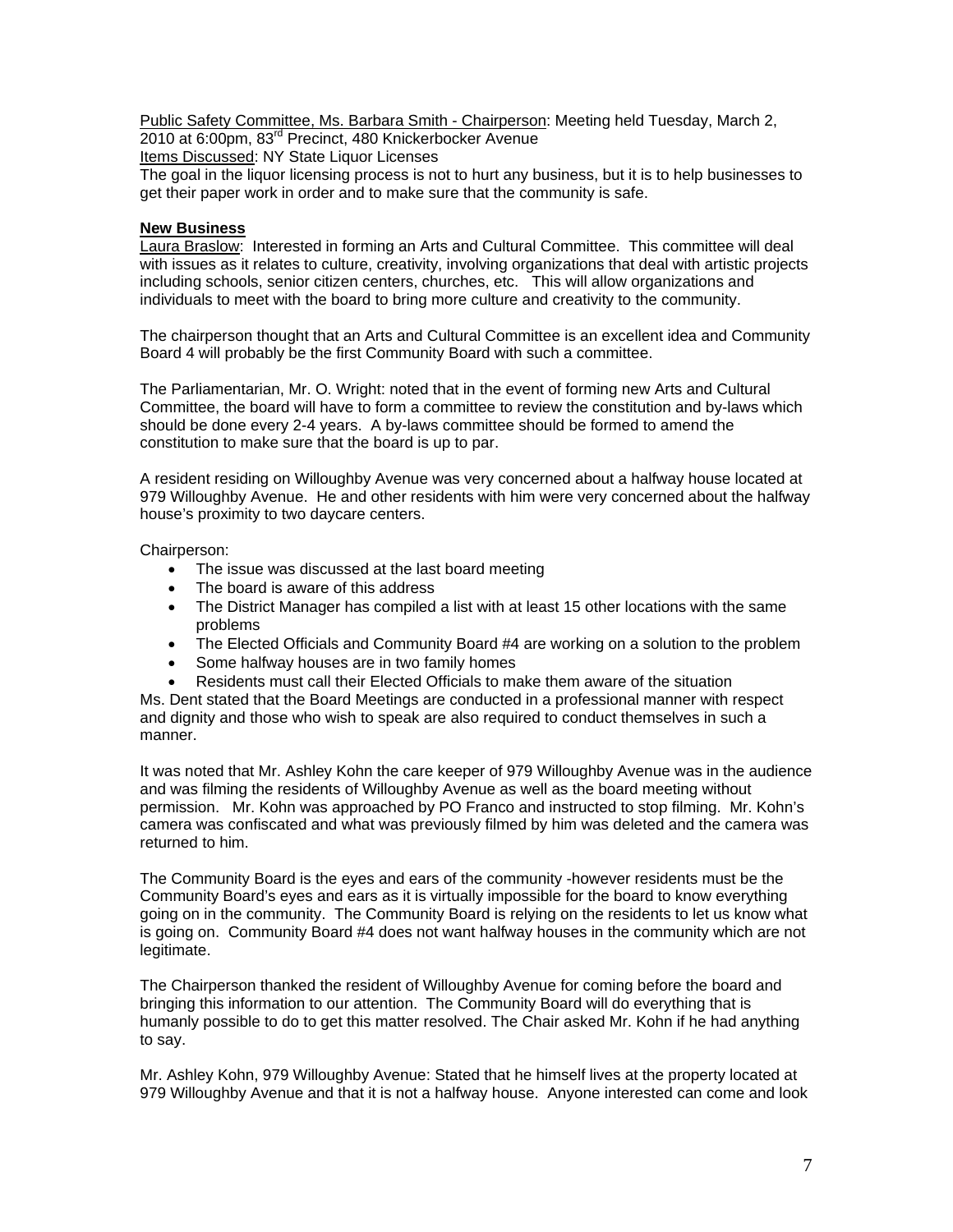at the property. Mr. Kohn said that he does not tolerate drug use at the property and that most of the people who live there have been with him for several years at different locations.

Mr. Kohn was asked by the board what does he do there at Willoughby Avenue?

Mr. Kohn said that he houses anyone who comes to him and say that they need a place to stay.

The District Manager related a conversation she had with Mr. Kohn yesterday on March 16, 2010. Community Board #4 received a letter from residents of Willoughby Avenue. The letter indicated that the building at 979 Willoughby Avenue was built as a condo however it has now been transformed into a shelter. It was indicated that beds were brought into the property in the middle of the night.

The District Manager indicated to Mr. Kohn that whatever business he is conducting at 979 Willoughby Avenue will have to be put in writing.

On March  $15<sup>th</sup>$  the District Manager received a phone call from a Ms. Smith from ARTC (program located at Myrtle Avenue and Broadway). This program dispenses methadone. Ms. Smith stated that she heard that the Community Board is having problems with one of the sites that she has clients in. The location of the site that Ms. Smith was referring to was the 979 Willoughby Avenue address. Ms. Smith said that she was calling to straighten out any problems that the board was having. The District Manager stated to Ms. Smith that she should speak to her supervisor since this problem is not on a social workers level. The issue involves the owner of the property. It was suggested to Ms. Smith that she document the conservation that they were having.

Ms. Smith asked Mr. Kohn to give the District Manager a phone call he which he did on March 16, 2010. Mr. Kohn stated that he provides services for his clients. He was then instructed to put the following information in writing and address it to the District Manager

- 1. What his business is?
- 2. Who is he?
- 3. Name of the owner of the property
- 4. Documentation is also needed if building was originally built as a condo and has now been changed to something else – this change would call for the zone to be changed

The Community Board has no oversight when the building was constructed because the developer did not come before the board prior to construction. The only oversight role of the board is to ensure:

- That the C of O is being used in the way the building was developed for.
- If the building under went any changes, the board will need to be diligent in finding out what the changes are.
- Find out who the owner is

The District Manager thanked the residents of Willoughby Avenue for coming to the meeting and she stated that this problem will not be resolved over night but hopefully it will be resolved sooner than later.

The Chairperson noted that our Elected Officials were elected to serve the community. She directed attention to their representatives and suggested that the residents of Willoughby go to them with this issue. Write a letter to them and let them know that they do not want these halfway housing in your neighborhood. If anyone needs help in writing a letter to them the community board will assist them.

Barbara Medina, representative of NYC Council Member Diana Reyna office stated that Councilwoman Reyna is aware of the problem and is working on it; however some of that information is confidential at this point. .

Mr. Odolph Wright stated that this is a perfect example of why Community Boards can not get wipe out of existence by the Charter Revision; without Community Boards there would be no one to talk to or go to with problems such as this.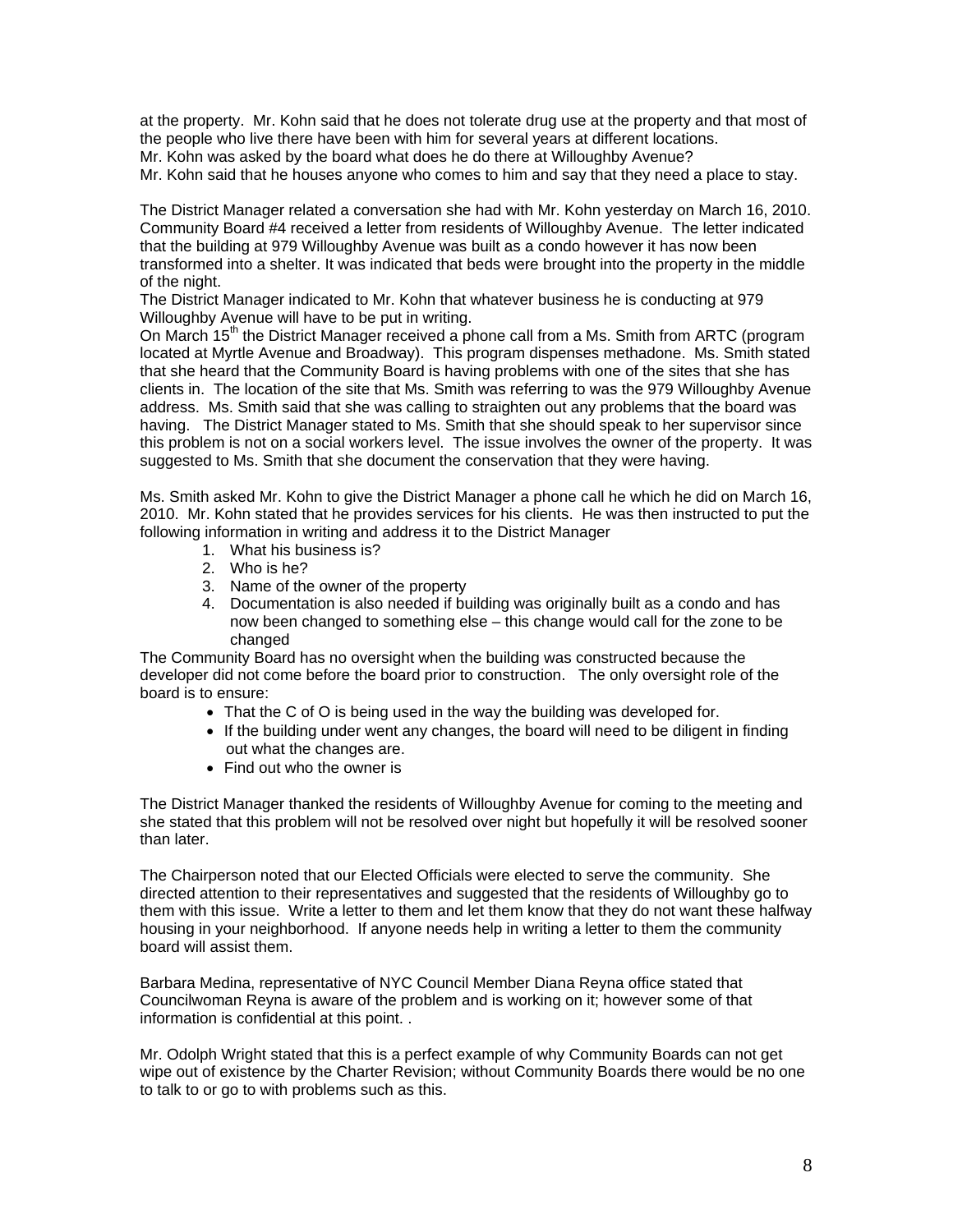# **Announcements:**

Michael Caver representing Assemblyman William Boyland announced Free Mammograms!!! Early detection of breast cancer can save lives!! Office of Assembly member Boyland, Jr. 467 Thomas Boyland Street, Saturday March 27, 2010, an appointment is necessary call 718-498- 8681

Eligibility Criteria: Woman age 40 and older, New York City Resident and no mammogram in the past 12 months.

Barbara Aubel Wyckoff Heights Medical Center announced the first President's Community Advisory

1) Council Meeting (PCAC) of 2010 on Tuesday, March 23, 2010, 5:30pm -7:30pm. Location: 374 Stockholm Street, 5<sup>th</sup> floor Executive Conference room, Brooklyn, NY 11237 2) The Completion of the new emergency room for adults and pediatrics is soon to be announced. NYC Council Member Erik Martin Dilan was instrumental in securing funding for the program.

3) A letter was writing by the President and CEO of the hospital address to the MTA's director of community affairs voicing their strong opposition to the cutting of the B13 bus line and the elimination of the M subway line, both in which provide direct access to the hospital for the residence of both Brooklyn and Queens.

For more information call Barbara Aubel at 718-963-7741, Hospital # 718-963-7272

Laura Braslow: The 4<sup>th</sup> Annual Bushwick Open Studios Festival opens June 4-6, 2010 Registration starts mid April, All Creative people are welcomed. For more information please call Laura at 917-771-9683 or email at openstudios@arts.Bushwick.org

Jason Andrew: STOREFRONT, 16 Wilson Avenue, Brooklyn announced the 3<sup>rd</sup> Thursdavs: a literary series featuring the work of emerging Bushwick writers and poets. March 18, 2010 at 7:30pm, seating is limited, reservations encouraged, RSVP at storefrontbk.com

Karen Cherry, representing Congressman Ed Towns: Space is needed for training persons who have taken the Census test in the Bedford-Stuyvesant and Bushwick areas. Two weeks of training is requires for 40-50 people at each site. If you have or know of a site that is available please contact Karen Cherry at 718-272-1175 or cell 718-309-9755.

Manny Burgos representing Assemblyman Darryl Towns stated that their office is a training site hosting approximately 70-80. The training site is open 6 days a week. They are also a questionnaire help center for person who need help filling out the census application. For information call Manny Burgos at 718-235-5627

Dine in Brooklyn - Marketing Initiative from the Brooklyn Borough Presidents Office: From March 15-25, 2010 you can have lunch for \$20.10 and dinner for \$25.00 for a 3 course meal at over 200 participating restaurants in Brooklyn. For more information call 718-802-3846 or www.visitbrooklyn.org

Mary McClellan, Community Representative of Broadway Bushwick Community Coalition: The next meeting will be held at 871 Bushwick Avenue (corner of Himrod Street) on Thursday March 26, 2010 at 7:00pm. Topics:

- Census Manager from Broadway
- Rodents Speaker from the Department of Sanitation

For more information email: Marymcclellan@hotmail.com or 718-453-9105

Evelyn Cruz, representing Congresswoman Nydia M. Velazquez: It has been 14 years in the making; City Housing Authority will get \$415 million from federal's stimulus and state. Monday March 15, 2010 Congresswoman Nydia Velazquez was successful in the federalization of public housing in NYC. This includes the Bushwick and Rutgers facilities located in New York's 12